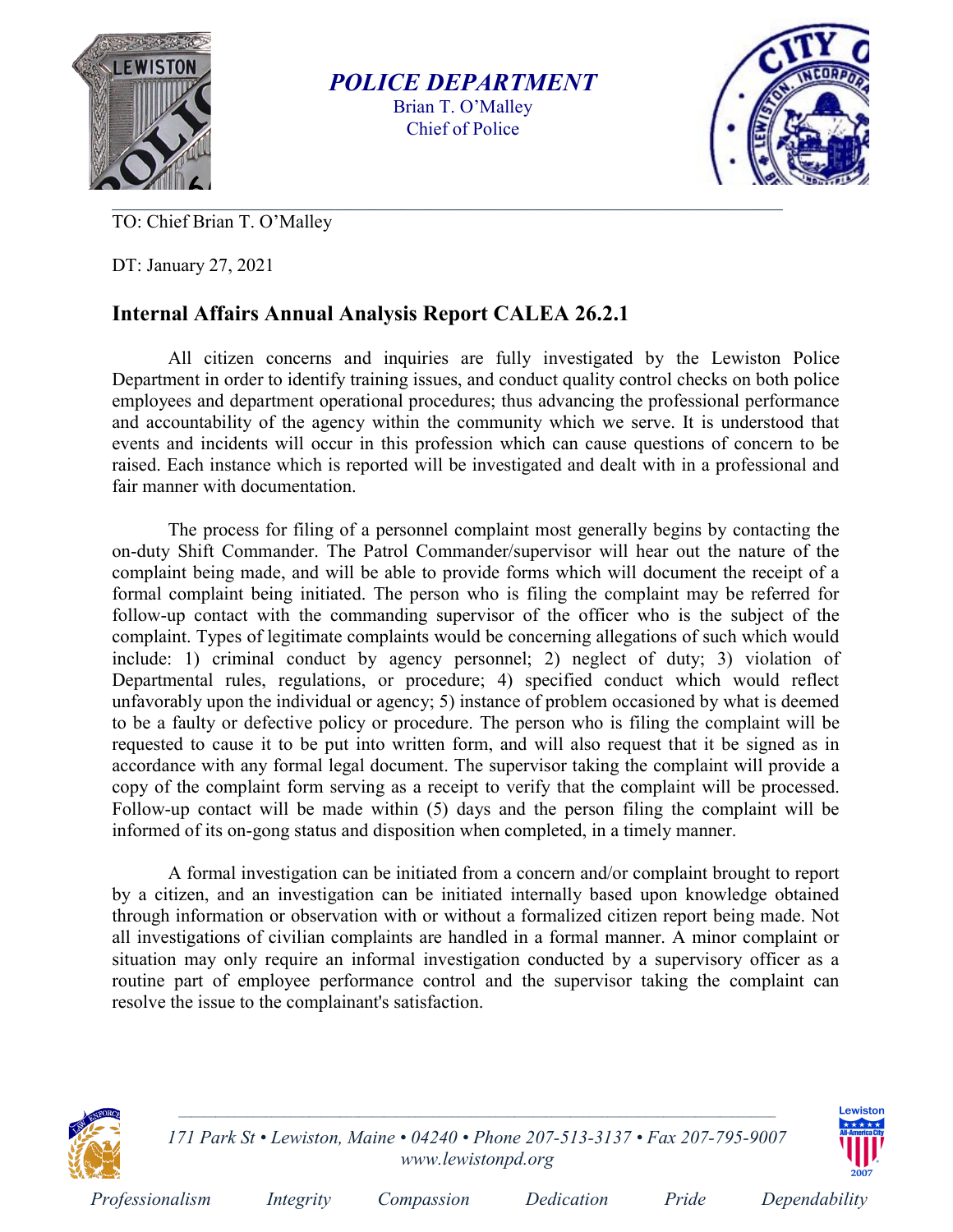

POLICE DEPARTMENT Brian T. O'Malley Chief of Police



## Synopsis/Analysis of Lewiston Police Department Actions:

In 2020, the Lewiston Police Department responded to 50,196 calls for service, which resulted in 5,601 cases of further follow-up handling, and made 1,737 arrests (including citations). Of those 5,601 complaints, 521 were referred to Youth and Family Services, while 406 were referred to Criminal Investigation Detectives.

During 2020, there were 6 Formal citizen concerns and/or complaints brought to report involving 7 personnel.

| <b>Complaint</b>          | Complainant      | <b>Complaint</b>     |
|---------------------------|------------------|----------------------|
| <b>Categorization</b>     | Race             | <b>Disposition</b>   |
| <b>Civil Rights</b>       | African American | Exonerated           |
| <b>Conduct Unbecoming</b> | African American | Unfounded            |
| (Biased)                  |                  |                      |
| <b>Excessive Force</b>    | White            | Unfounded            |
| <b>Excessive Force</b>    | White            | <b>Not Sustained</b> |
| Excessive Force (2019)    | White            | Unfounded            |
| <b>Excessive Force</b>    | White            | Unfounded            |

During 2020, there were 9 internal affairs/patrol supervisor investigations conducted involving 7 personnel that resulted in disciplinary action:

| <b>Complaint Categorization</b>                | <b>Disposition</b> |
|------------------------------------------------|--------------------|
| Unprofessional Conduct (Failure to Comply with | Sustained          |
| Lawful Orde)r                                  |                    |
| <b>Unprofessional Conduct (Speed)</b>          | Sustained          |
| Unprofessional Conduct (AWOL)                  | Sustained          |
| On Duty Accident                               | Sustained          |
| On Duty Accident                               | Sustained          |
| On Duty Accident                               | Sustained          |
| On Duty Accident                               | Sustained          |
| On Duty Accident                               | Sustained          |
| On Duty Accident                               | Sustained          |



171 Park St • Lewiston, Maine • 04240 • Phone 207-513-3137 • Fax 207-795-9007 www.lewistonpd.org